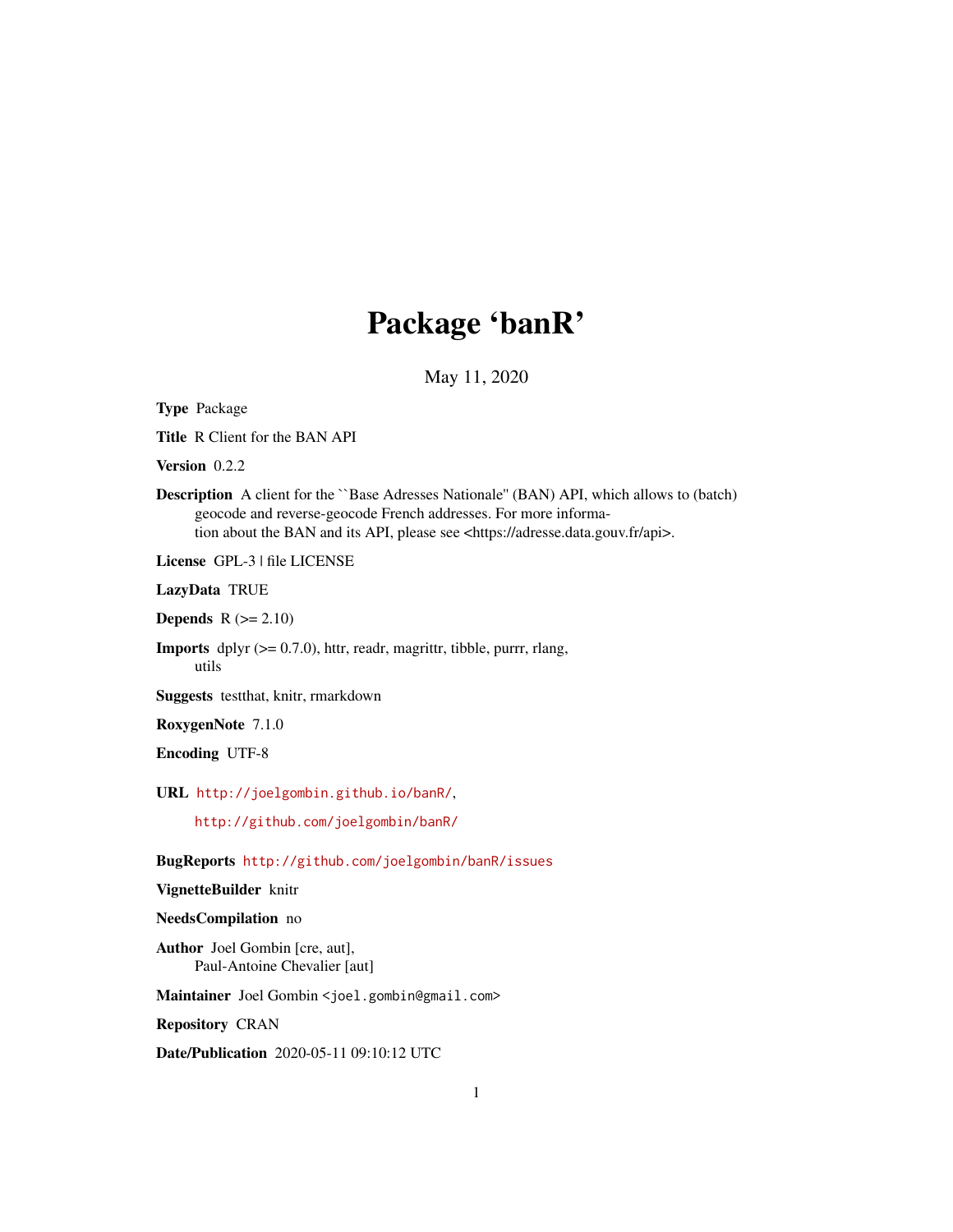### <span id="page-1-0"></span>R topics documented:

| Index | 8 |
|-------|---|
|       |   |

format\_object\_size *Format object size*

#### Description

This function is modified copy of the utils:::format.object\_size function which is not exported. The main difference is that it returns values.

#### Usage

```
format_object_size(x, units = "b", standard = "auto", digits = 1L, ...)
```
#### Arguments

| x        | a number         |
|----------|------------------|
| units    | a unit           |
| standard | a standard       |
| digits   | number of digits |
|          | anything else    |

|  | geocode | Geocode |  |  |
|--|---------|---------|--|--|
|--|---------|---------|--|--|

#### Description

Geocode

#### Usage

geocode(query)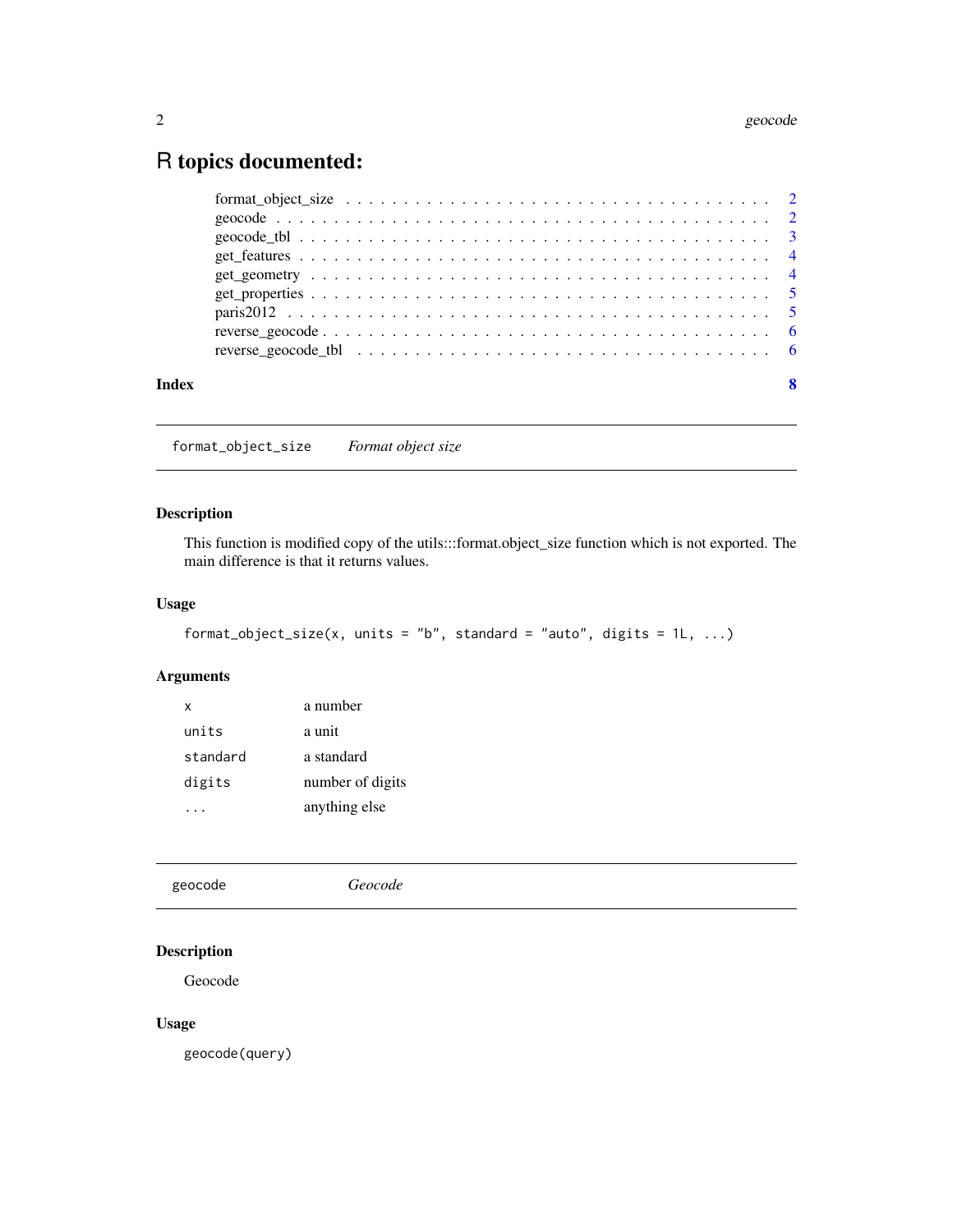#### <span id="page-2-0"></span>geocode\_tbl 3

#### Arguments

query a string of the adress you want to geocode

#### Value

a tibble

#### Examples

geocode(query = "39 quai André Citroën, Paris")

geocode\_tbl *Geocode tbl*

#### Description

Geocode tbl geocodes a whole data frame

#### Usage

geocode\_tbl(tbl, adresse, code\_insee = NULL, code\_postal = NULL)

#### Arguments

| t.h1        | a data frame or tibble   |
|-------------|--------------------------|
| adresse     | adress column            |
| code insee  | official citycode column |
| code_postal | official postcode column |

#### Value

an augmented data frame of class tbl with latitude, longitude, etc

#### Examples

```
table_test <- tibble::tibble(
x = c("39 quai Andre Citroen", "64 Allee de Bercy", "20 avenue de Segur"),
y = c("75015", "75012", "75007"),z = rnorm(3)\lambdageocode_tbl(tbl = table_test, adresse = x)geocode_tbl(tbl = table_test, adresse = x, code_postal = y)
```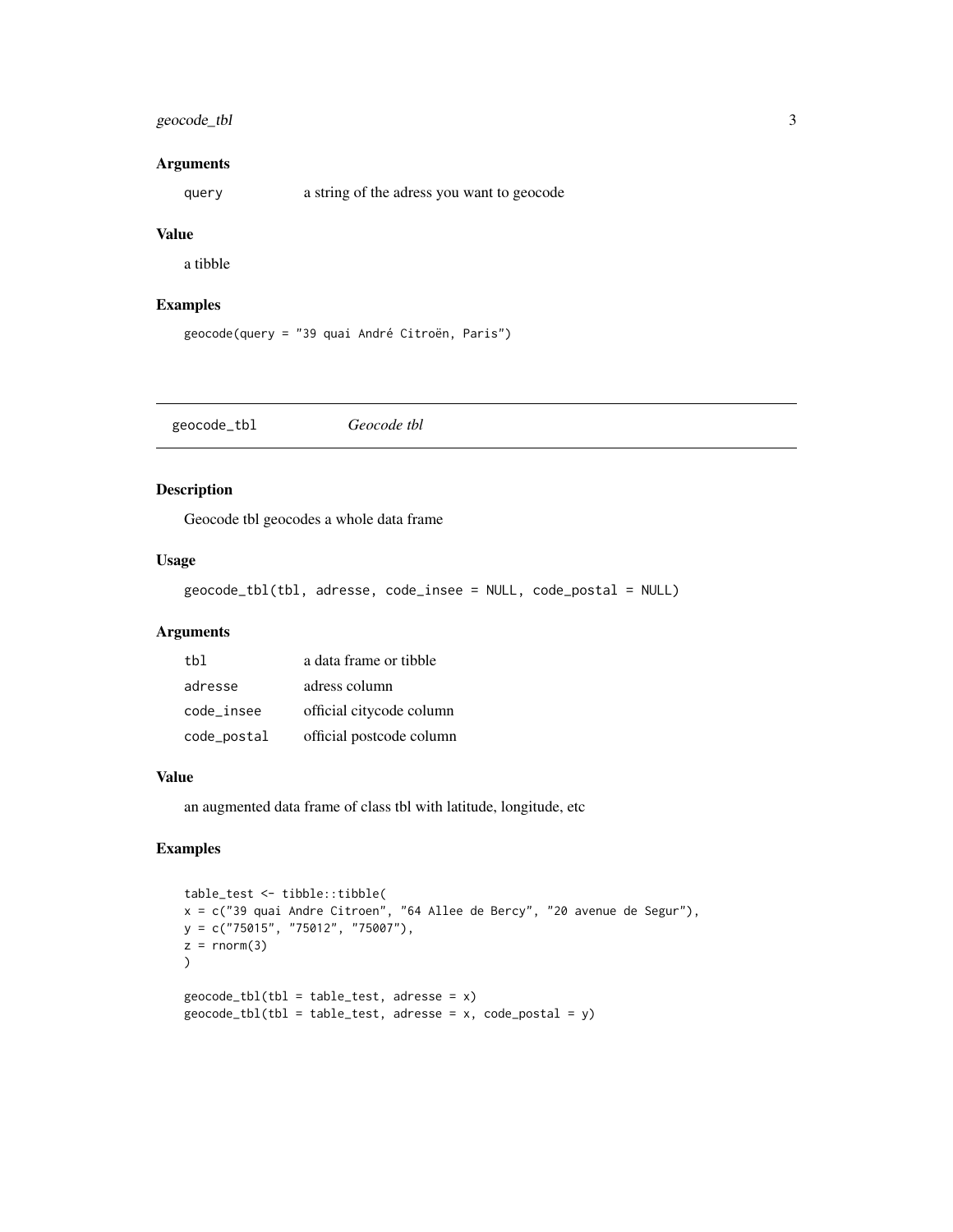<span id="page-3-0"></span>get\_features *Get features*

### Description

Get features

#### Usage

get\_features(x)

#### Arguments

x the content of a request

#### Value

a tibble

get\_geometry *Get geometry*

#### Description

Get geometry

### Usage

get\_geometry(x)

#### Arguments

x a feature

#### Value

a tibble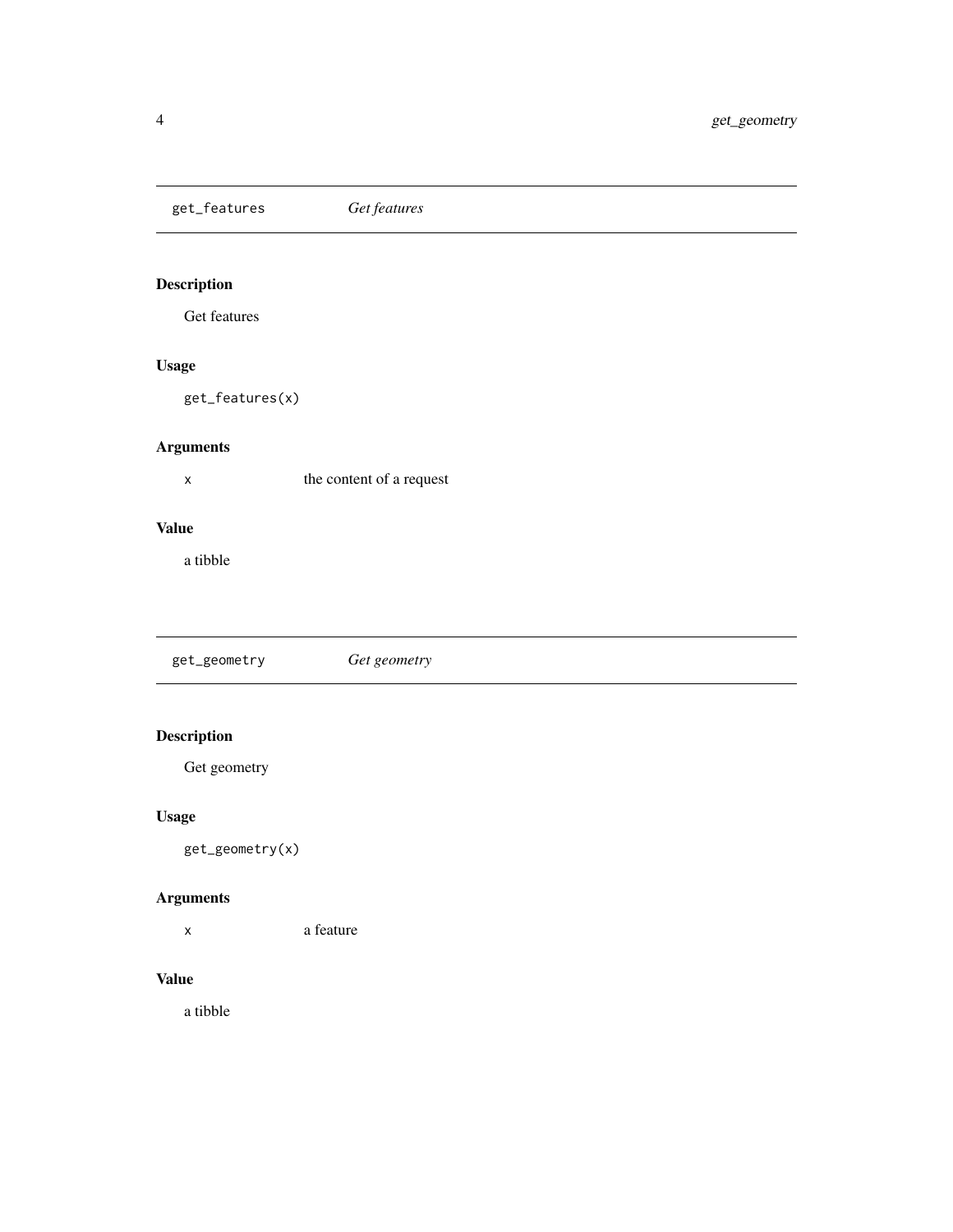<span id="page-4-0"></span>get\_properties *Get properties of a feature*

#### Description

Get properties of a feature

#### Usage

get\_properties(x)

#### Arguments

x a feature list

#### Value

a tibble

paris2012 *Addresses in the electoral register of Paris, 2012.*

#### Description

This dataset includes addresses found in the Parisian electoral register in 2012.

#### Usage

paris2012

#### Format

a tbl\_df with 72107 lines and 7 variables

arrondissement code of the arrondissement (district)

bureau code of the polling station, in the arrondissement

numero street number

voie type of street

nom name of the street

nb number of voters registered at this adress

ID polling station ID

#### Source

data have been collected by Baptiste Coulmont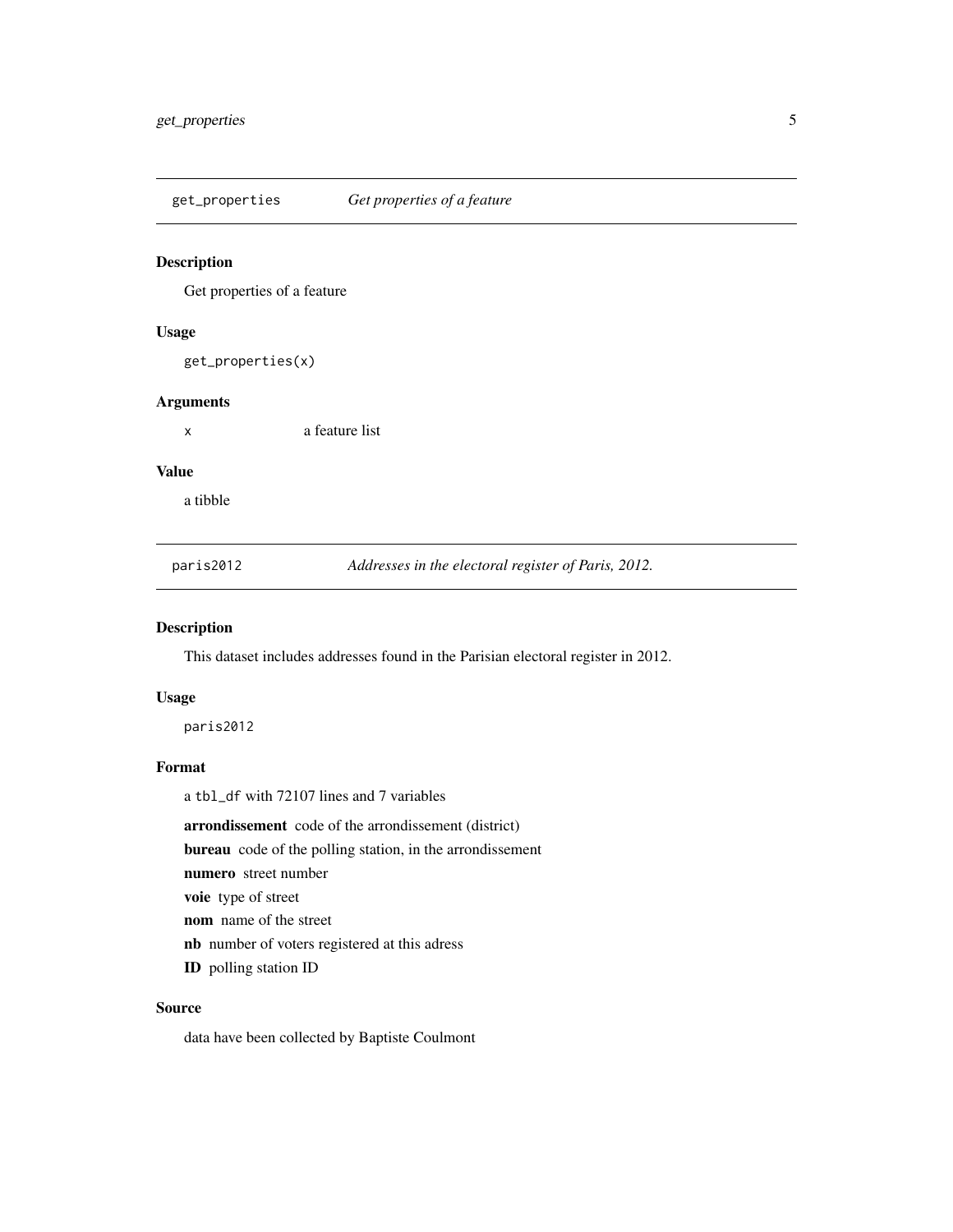<span id="page-5-0"></span>reverse\_geocode *Reverse geocode*

#### Description

Reverse geocode

#### Usage

reverse\_geocode(long, lat)

#### Arguments

| long | longitude |
|------|-----------|
| lat  | latitude  |

#### Value

a tibble

#### Examples

 $reverse\_geocode(long = 2.37, lat = 48.357)$ 

reverse\_geocode\_tbl *Reverse geocode tbl*

#### Description

reverse geocode a data frame

#### Usage

```
reverse_geocode_tbl(tbl, longitude, latitude)
```
#### Arguments

| thl       | name of the tibble           |
|-----------|------------------------------|
| longitude | name of the longitude column |
| latitude  | name of the latitude column  |

#### Value

an augmented tibble with addresses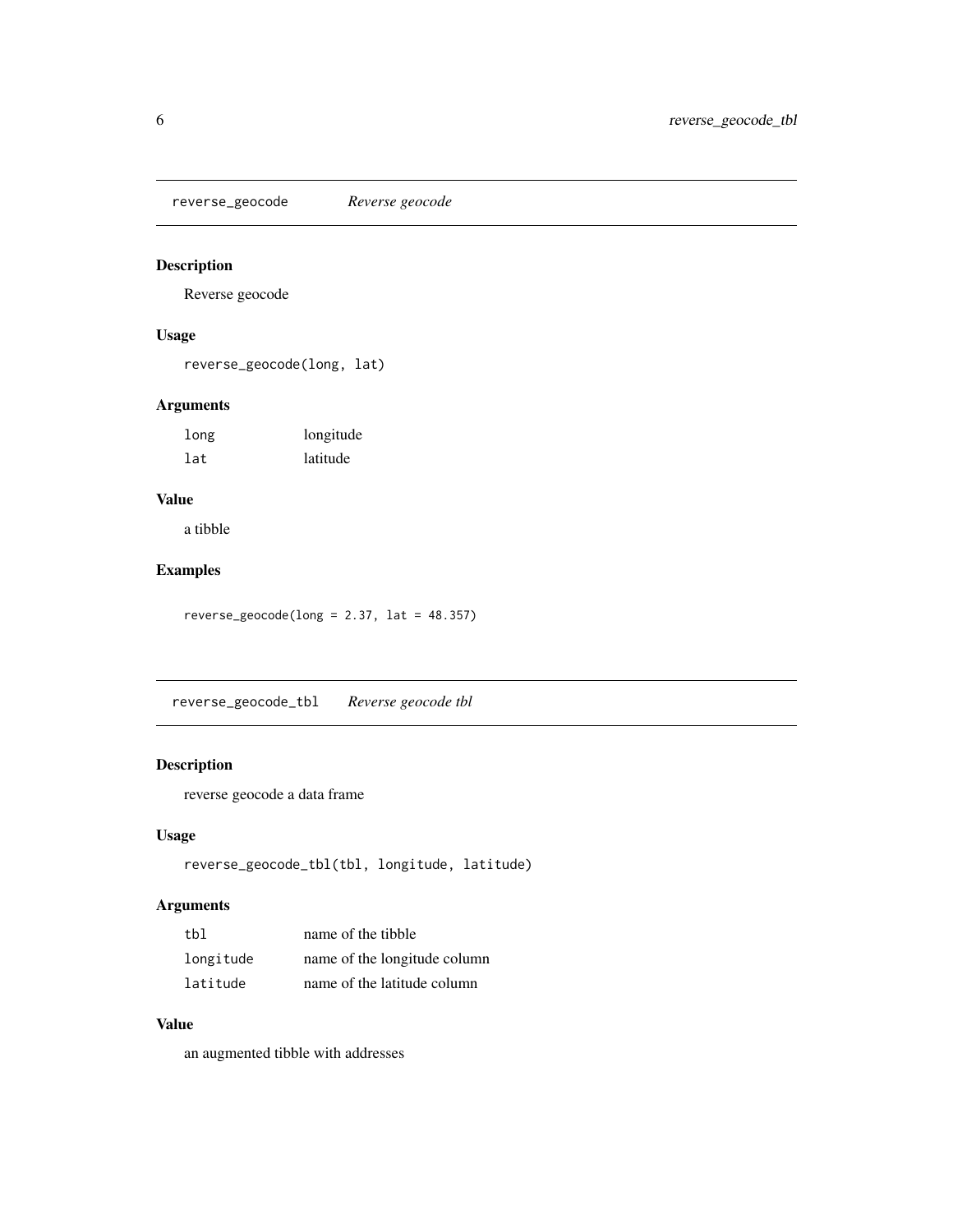reverse\_geocode\_tbl 7

#### Examples

```
table_reverse <- tibble::tibble(
x = c(2.279092, 2.375933,2.308332),
y = c(48.84683, 48.84255, 48.85032),
z = \text{norm}(3)\lambda
```
 $reverse\_geocode_tbl(tbl = table_reverse, longitude = x, latitude = y)$